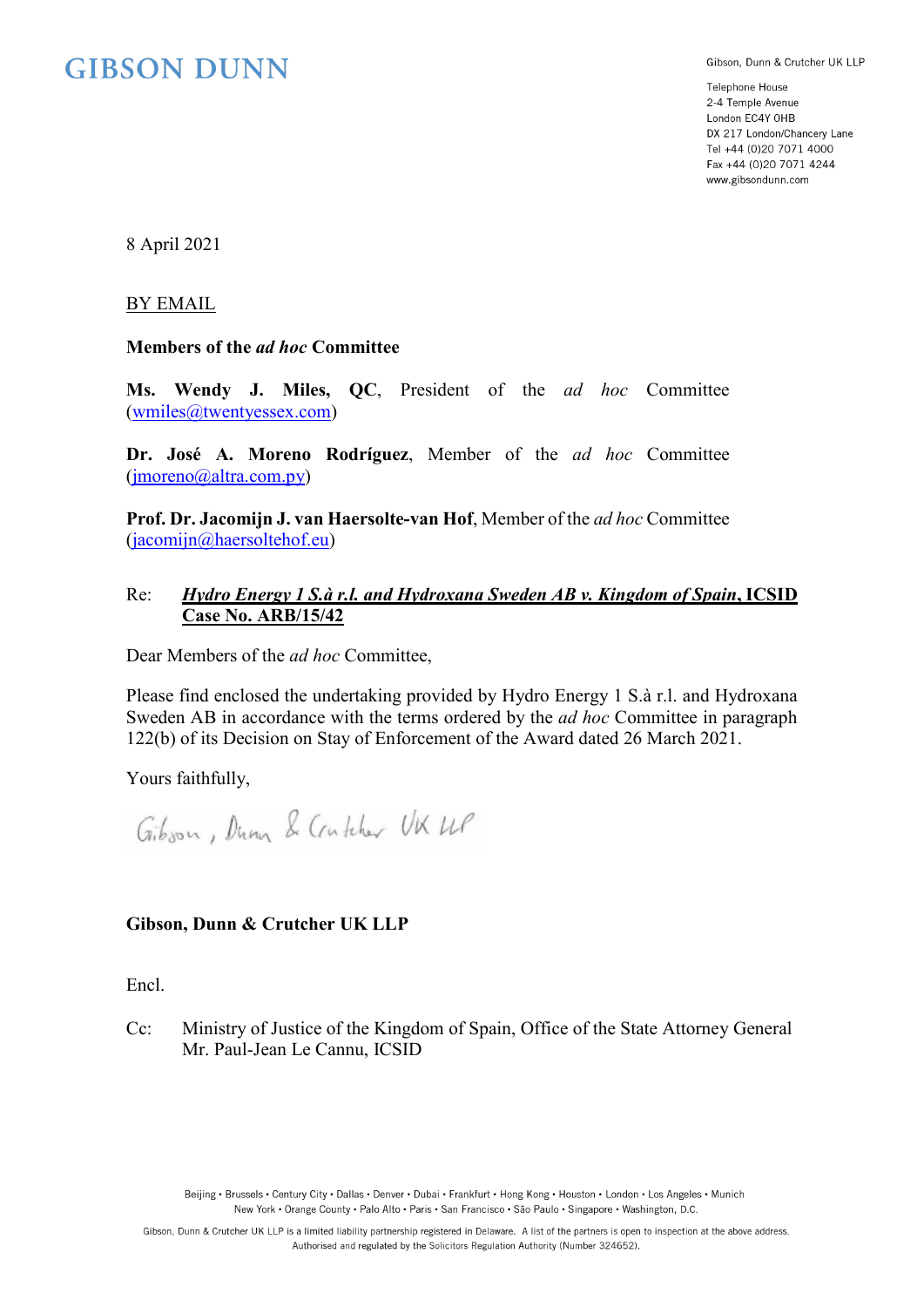Hydro Energy 1 S.à r.l. and Hydroxana Sweden AB (the "Hydro Parties") hereby confirm that they undertake to promptly repay the Kingdom of Spain any and all amounts received in satisfaction of the Award rendered on 5 August 2020 (the "Award") to the extent that the annulment application is successful. The Hydro Parties further confirm that they undertake not to disburse or transfer any amounts received in satisfaction of the Award to their investors or to any other third party while the annulment proceeding is ongoing (or thereafter to the extent the annulment application is successful).

Signed this day of 30 March 2021

LUIS LIDUVINO OUIROGA PEREZ, Director For and on behalf of Hydro Energy 1 S.à r.l.

Florence Gerardy

Florence Gerardy .Director For and on behalf of Hydro Energy 1 S.à r.l.

LUIS LIDUVINO QUIROGA PEREZ, Director For and on behalf of Hydroxana Sweden AB

**INIGO GORTAZAR SANCHEZ TORRES, Director** For and on behalf of Hydroxana Sweden AB